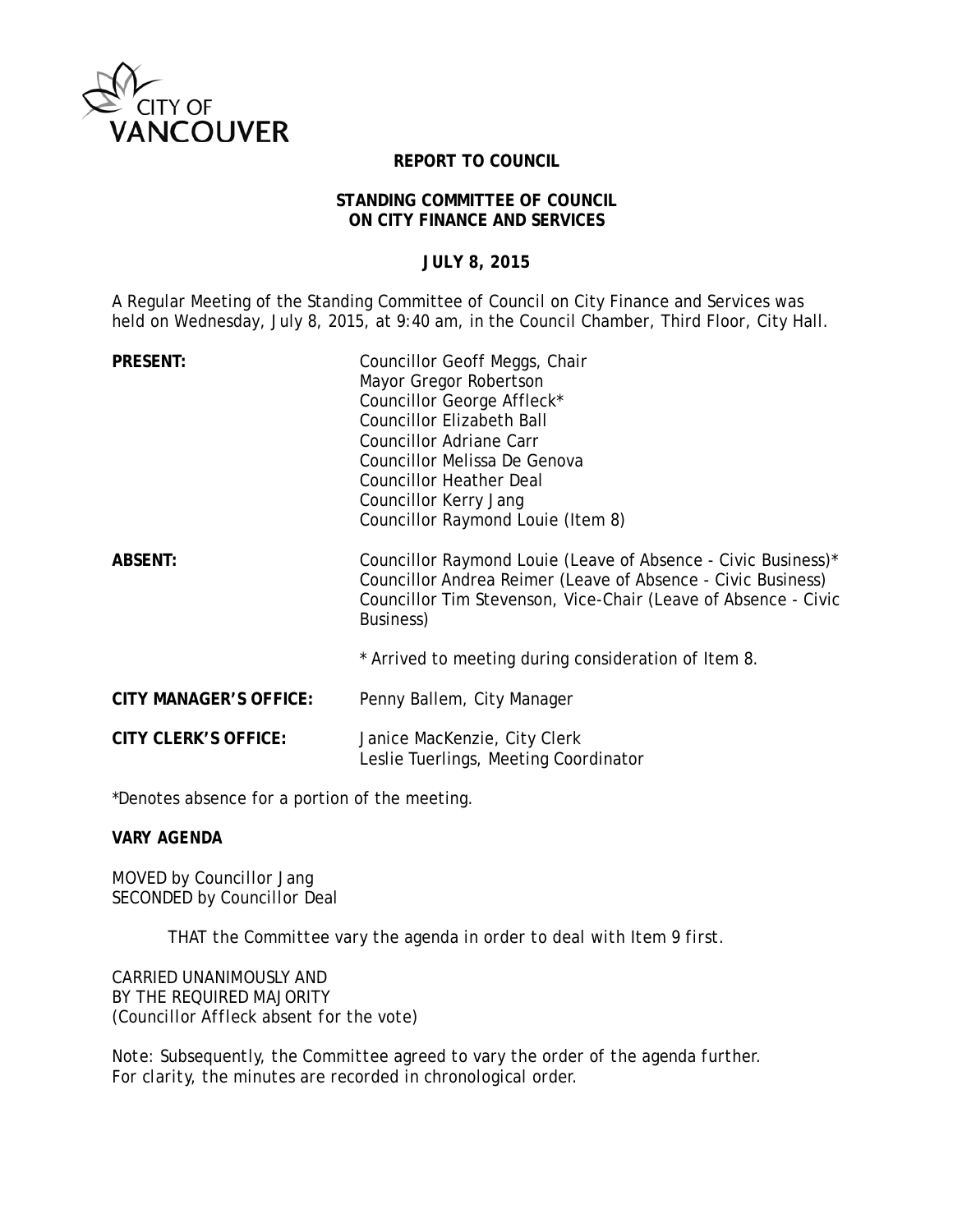# **9. Make the City of Vancouver a Living Wage Employer**

At the Regular Council meeting on July 7, 2015, Vancouver City Council referred this matter to the Standing Committee on City Finance and Services meeting on July 8, 2015, to hear from speakers.

Council heard from 9 speakers in support of the City of Vancouver becoming certified as a Living Wage Employer.

The City Manager responded to questions.

MOVED by Mayor Robertson THAT the Committee Recommend to Council

### WHEREAS:

- 1. At least 20 percent of Greater Vancouver families with children are unable to earn an income sufficient to meet their basic needs, even if both parents are working full-time, forcing them to choose between food or rent;
- 2. Average earnings in the region have not been increasing despite rising housing and living costs, resulting in greater inequality, child poverty and social costs;
- 3. A living wage strengthens families and communities by ensuring working families can enjoy basic economic security, participate fully in civic life and lift children from poverty;
- 4. The need for a living wage has been the focus of advocacy by First Call: BC Child and Youth Advocacy Coalition, the Canadian Centre For Policy Alternatives, Living Wage for Families Campaign and the Hospital Employees Union;
- 5. Metro Vancouver Alliance, a non-partisan grassroots coalition of more than 50 dues-paying member organizations, including faith groups, community organizations and trade unions, has mobilized to urge private and public sector employers to commit to a living wage to reduce inequality and poverty;
- 6. A living wage for direct and indirect civic employees was endorsed by all municipal parties in the last election, is consistent with Vancouver's Healthy City Strategy, and is already in place in New Westminster and a range of city corporations, including Vancity Savings Credit Union.

THEREFORE BE IT RESOLVED THAT Vancouver City Council affirm its commitment to have the City of Vancouver be certified as a living wage employer by the Living Wage for Families Campaign and direct staff to report back on the steps necessary to achieve that goal.

CARRIED UNANIMOUSLY (Councillor Affleck absent for the vote)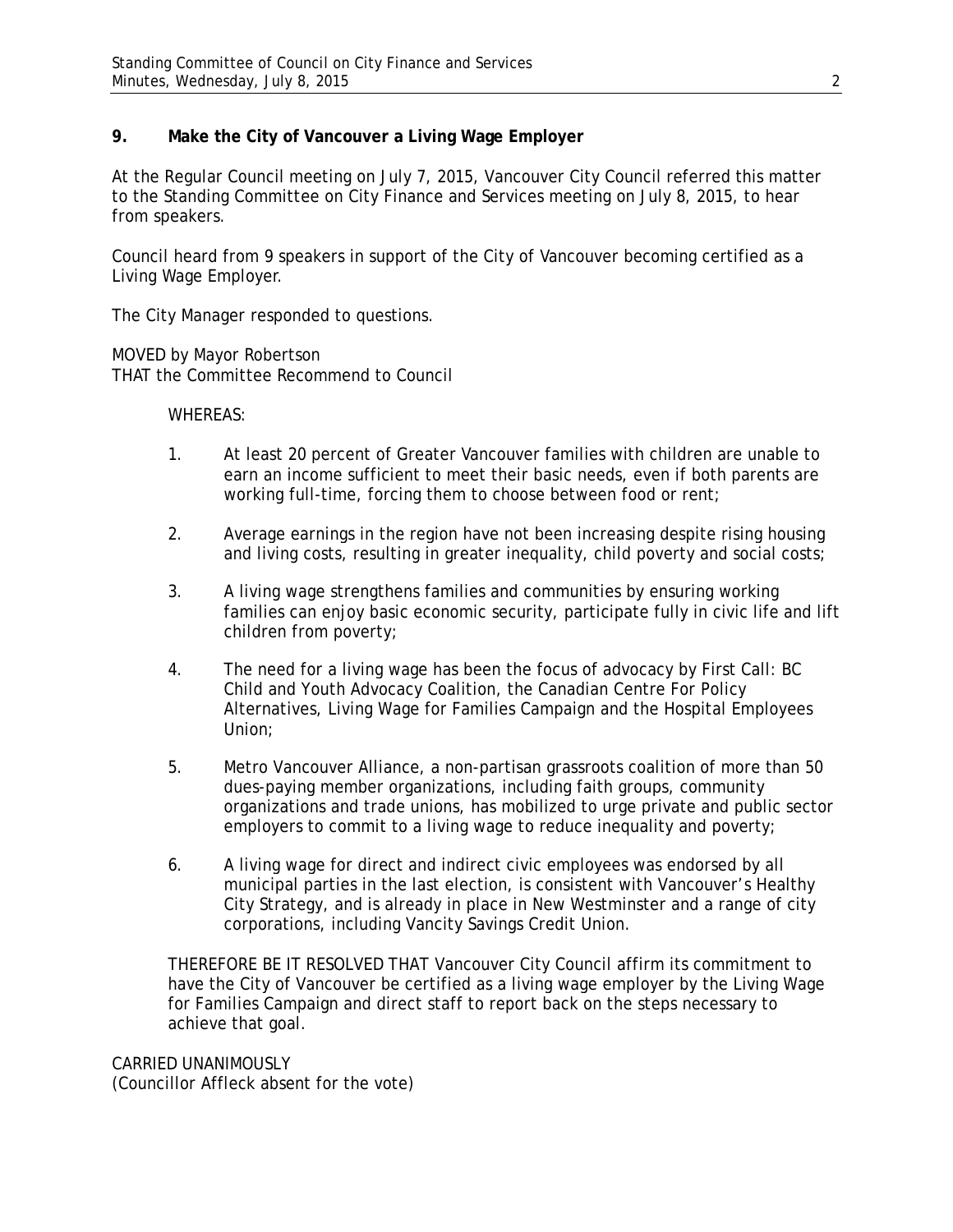### **5. 2015 Cultural Infrastructure Grant Allocations June 8, 2015**

MOVED by Councillor Deal THAT the Committee recommend to Council

- A. THAT Council approve twenty (20) Cultural Infrastructure Grants totaling \$724,680 as outlined in the Administrative Report dated June 8, 2015, entitled "2015 Cultural Infrastructure Grant Allocations", and noted in Table 1 and Appendix B; source of funds to be 2015 Capital Budget - Cultural Infrastructure Grants.
- B. THAT Council authorize a new Permit Fee Assistance Grant stream, within the Cultural Infrastructure Grant Program, to assist Vancouver-based non-profit and charitable cultural organizations with paying their development and building permit fees associated with improving cultural facilities, as outlined in the Administrative Report dated June 8, 2015, entitled "2015 Cultural Infrastructure Grant Allocations", and to be administered under the direction of the Managing Director of Cultural Services; and that Council hereby deems any organization meeting the criteria specified in Appendix E of the above noted report, to be an organization contributing to the culture of the City;

FURTHER THAT Council direct staff to reallocate up to \$10,000 from the 2015 Cultural Infrastructure Grant budget for this new grant stream.

CARRIED UNANIMOUSLY AND BY THE REQUIRED MAJORITY

**6. DTES Community Economic Development Matching Grant Project June 19, 2015**

MOVED by Councillor Jang THAT the Committee recommend to Council

> THAT City Council approve the matching grant allocation of \$460,432 to fifteen DTES non-profit organizations (as detailed in Appendix A of the Administrative Report dated June 19, 2015, entitled "DTES Community Economic Development Matching Grant Project") to strategically advance Community Economic Development objectives of the recently approved DTES Plan; source of funds is the 2015 Capital budget for the DTES Community Economic Development.

CARRIED UNANIMOUSLY AND BY THE REQUIRED MAJORITY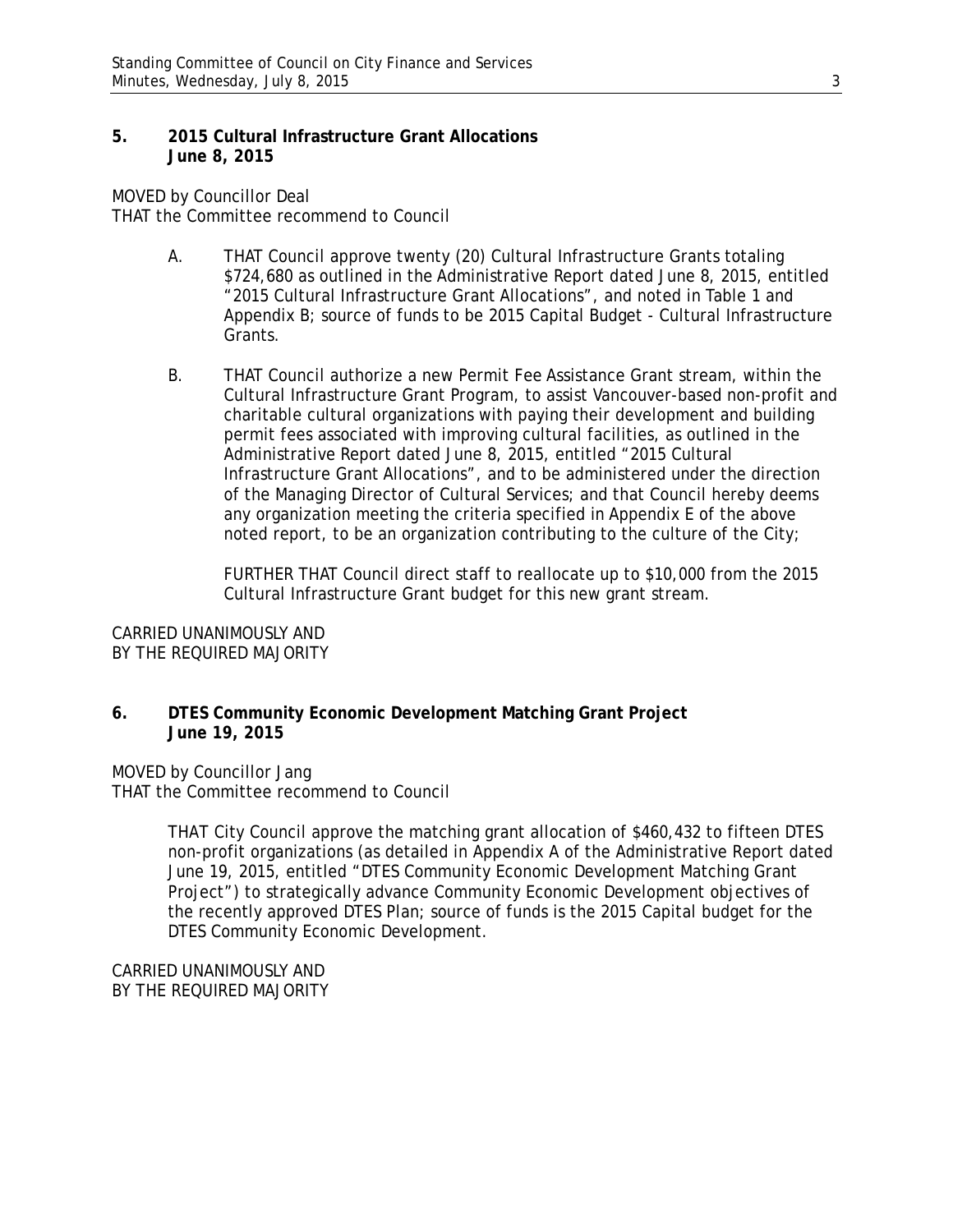## **1. A Healthy City for All Phase II: Healthy City Strategy Action Plan (2015-2018) May 20, 2015**

The Managing Director of Social Policy and Projects provided a presentation and, along with Engineering, Planning and Development Services and Sustainability Group staff, responded to questions.

\* \* \* \* \*

*At 12 pm, during the hearing of speakers, it was*

*MOVED by Councillor Deal* 

*THAT the meeting be extended in order to complete Item 1.*

*CARRIED UNANIMOUSLY*

\* \* \* \* \*

*Subsequently, the Committee recessed at 1 pm and reconvened at 2:08 pm.*

\* \* \* \* \*

The Committee heard from nine speakers in support of the recommendations.

MOVED by Councillor Jang THAT the Committee recommend to Council

- A. THAT Council adopt the Healthy City Strategy Action Plan for 2015 2018, as Phase II of *A Healthy City for All.*
- B. THAT Council direct staff to report back on the progress of the Healthy City Strategy Action Plan in 2017.

### CARRIED UNANIMOUSLY

**4. 2015 Social Grants: Social Innovation Partnership Grants and Childcare Grants June 23, 2015**

The Managing Director of Social Policy and Projects responded to questions.

The Committee heard from eight speakers who provided background on their projects and organizations.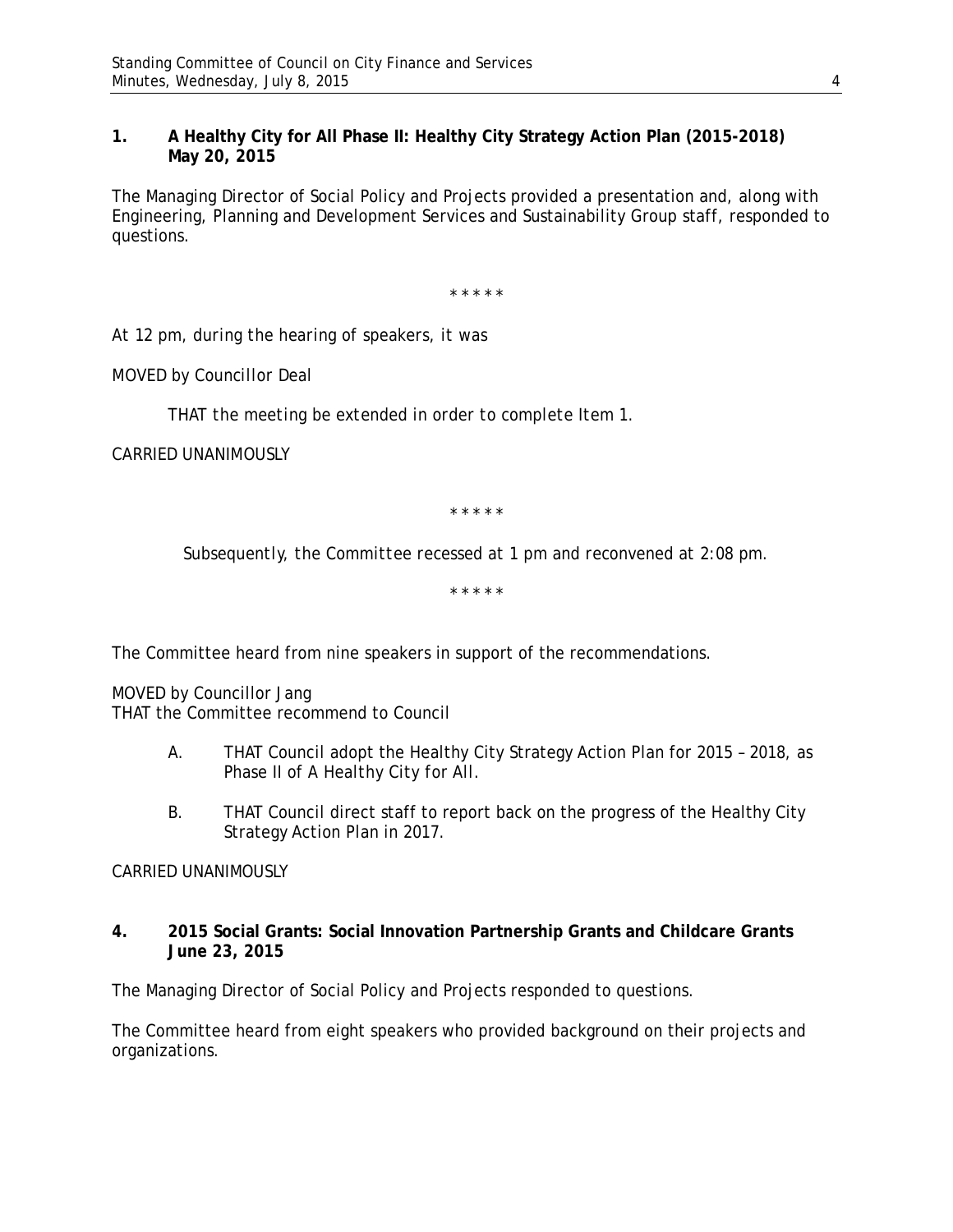## MOVED by Councillor Deal

THAT the Committee recommend to Council

- A. THAT Council authorize payment of two Social Innovation Project grants to two organizations totalling \$200,000, which will be matched by the Community Action Initiative. Source of funds 2015 Social Innovation Project Grants budget.
- B. THAT Council authorize payment of 46 Childcare Enhancement Grants to 26 non-profit childcare providers totalling \$885,740. Source of funds to be the 2015 Civic Childcare Operating Grants budget.
- C. THAT Council authorize a Neighbourhood Access Grant payment of up to \$45,000 to the YMCA Woodward's Childcare for the period January 1, 2015 to December 31, 2015, to reduce parent fees for low income parents receiving full Provincial subsidy living in the Downtown East Side. Source of funds to be the 2015 Community Service Operating Grant Budget. Any unused portion of this grant will be reallocated to provide a grant to Westcoast Childcare Resource Society, which will be used to work with other childcare providers serving a similar population of children.
- D. THAT Council authorize payment of \$253,700 to the Collingwood Neighbourhood House Society for the delivery of recreational programs and for the operation of the Collingwood Gymnasium for the period January 1, 2015 to December 31, 2015. Source of funds to be the 2015 Operating Budget.

CARRIED UNANIMOUSLY AND BY THE REQUIRED MAJORITY

**2. Issues Report – Proposed Rezoning – Central Steam Site, 720 Beatty Street June 26, 2015**

The Assistant Director of Planning, Downtown Division, provided a presentation and, along with Engineering and Sustainability Group staff, responded to questions.

MOVED by Mayor Robertson

THAT the Committee recommend to Council

THAT Council indicate it is willing to consider a rezoning application from Creative Energy Vancouver Platforms Inc. ("Creative Energy") for the site at 720 Beatty St./701 Expo Blvd. (PID: 009-599-479, Lot 8, Except Portions in Plan 13872 and Reference Plan 16566, Block 49, District Lot 541, Plan 9669 ("Lot 8"); and PID: 018- 500-382, Lot 222, False Creek, Plan LMP12038 (the "Central Steam Site"), Lot 8 of which is within the C1 Area of the Central Business District of the Downtown Official Development Plan where only non-residential use is permitted unless Council approves market residential use in accordance with the Rezoning Policy for the Central Business District (CBD) and CBD Shoulder (2009), if the following conditions are met:

i. the General Manager of Planning and Development determines that any proposed market residential uses will result in a substantial public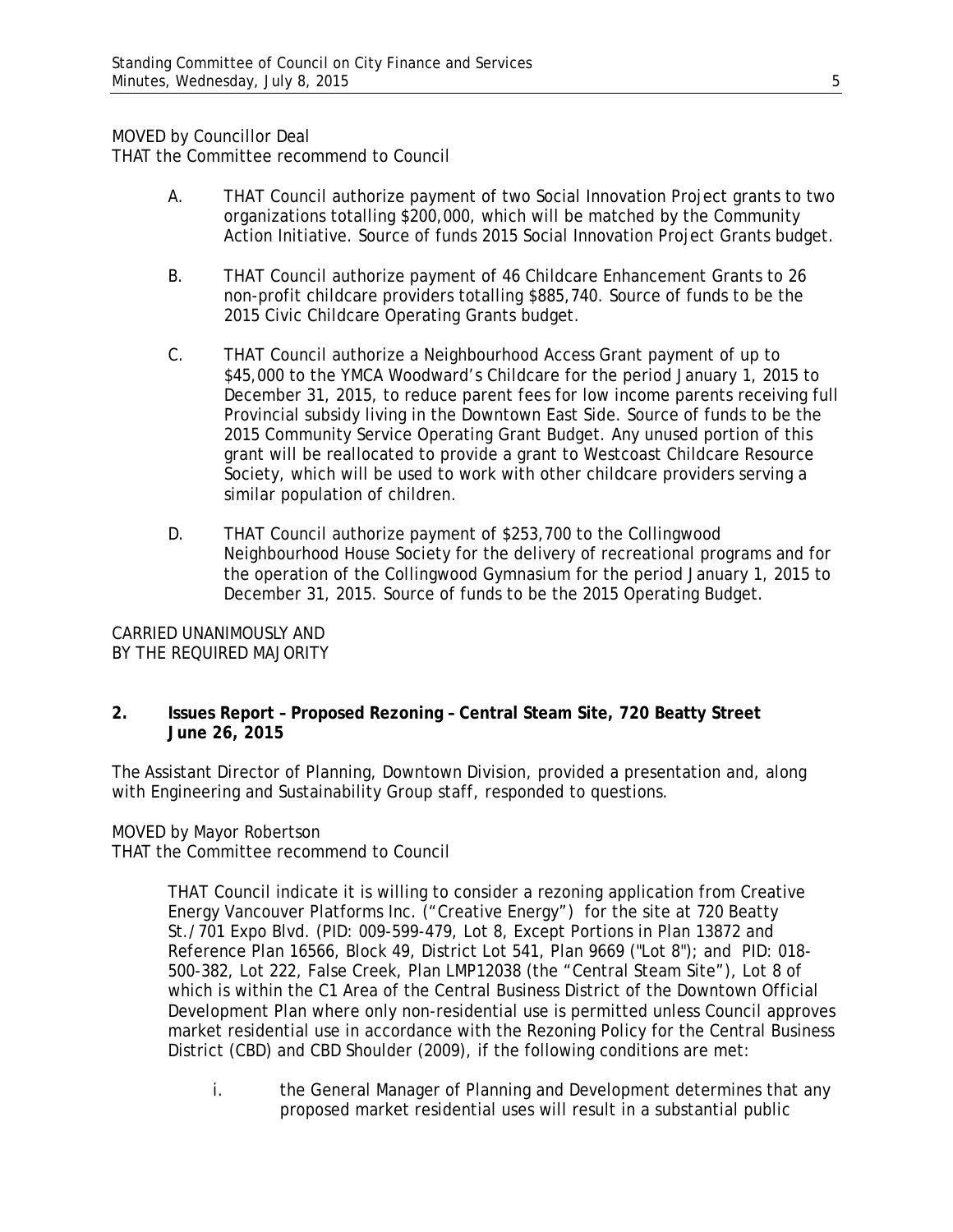benefit as described in the policy report dated June 26, 2015, entitled "Issues Report – Proposed Rezoning – Central Steam Site, 720 Beatty Street", and, if a rezoning application is made, the conditions of rezoning of the Central Steam Site are approved by Council in accordance with the usual rezoning process;

- ii. proposed market residential uses will only be considered if the rezoning application also proposes a minimum of 7.0 FSR (floor space ratio) of nonresidential uses, as non-residential uses are required by the Downtown Official Development Plan, with the final achievable density to be identified in the rezoning process;
- iii. all non-residential uses must be fully constructed concurrently with or prior to any market residential uses and in accordance with a timeline satisfactory to the General Manager of Planning and Development Services;
- iv. any non-residential buildings must front onto key commercial arterials such as Georgia Street; must be easily accessible to rapid transit; and their location must be otherwise satisfactory to the General Manager of Planning and Development Services;
- v. the proposed rezoning must meet all applicable City policies and guidelines, including View Protection Guidelines and increased measures for noise mitigation for residential development in the stadium and entertainment district as per the Noise Control By-Law; and
- vi. prior to referral of the rezoning application for the Central Steam Site to a Public Hearing, the applicant will have executed and delivered to the City all legal agreements with respect to the conversion of the Central Steam plant as described in the "Legal" section of this report, which legal agreements will be satisfactory to the City Manager and the Director of Legal Services;

FURTHER THAT, the passage of the above resolution will in no way fetter Council's discretion in considering any rezoning application for the Central Steam Site, and does not create any legal rights for any person or obligation on the part of the City; any expenditures of funds or incurring of costs is at the risk of the person making the expenditure or incurring the cost.

# CARRIED

(Councillor Carr Opposed)

**3. Report Back on Contracting Protocol and Lease Rates for Telecommunications Installations on City-Owned Poles June 12, 2015**

The General Manager of Human Resources, Digital Strategy and IT, responded to questions.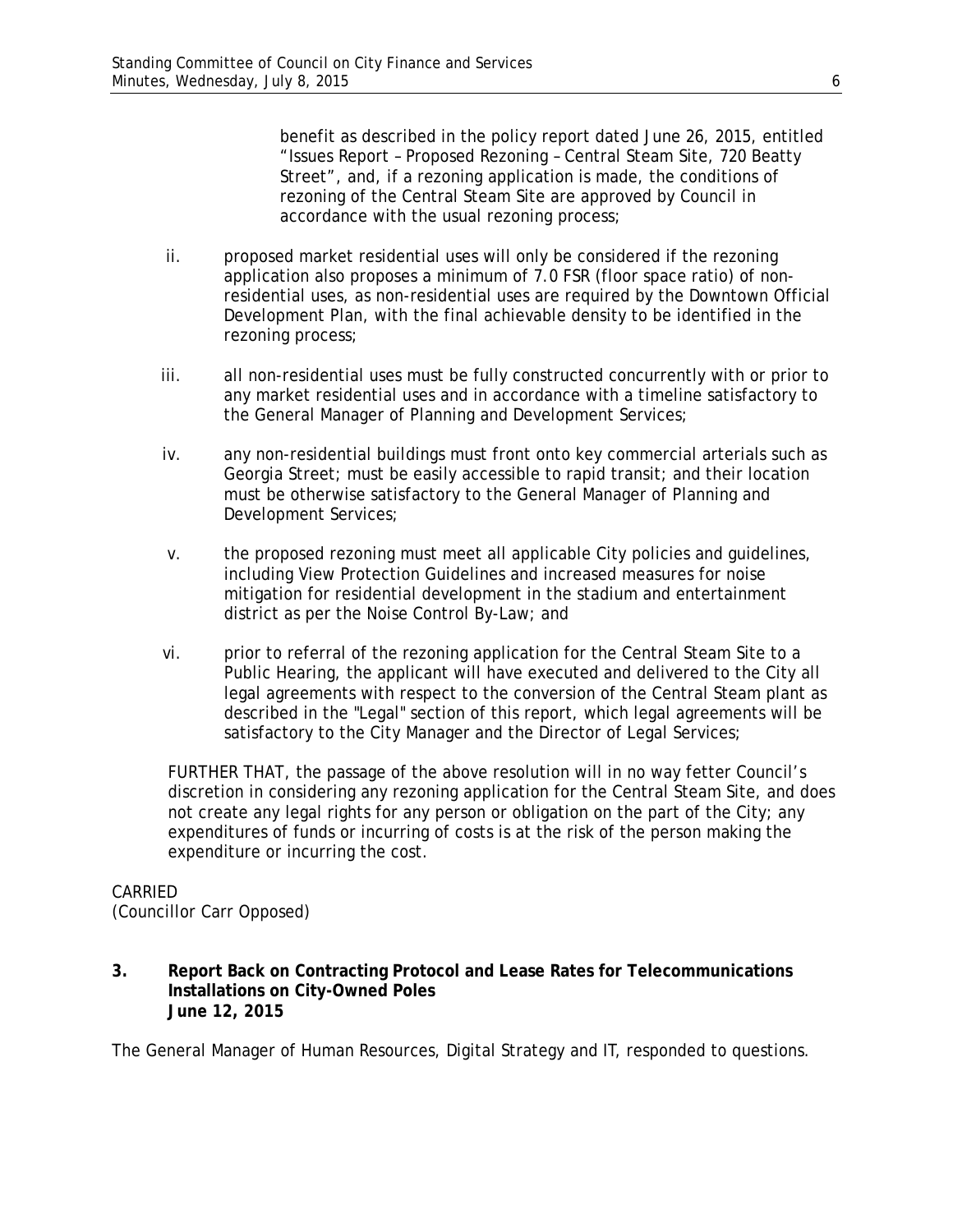MOVED by Councillor Deal

THAT the Committee recommend to Council

- A. THAT Council approve changes to the "Contracting Protocol for Antenna Installations on City-Owned Poles" (the "Protocol") attached as Appendix A of the Administrative Report dated June 12, 2015, entitled "Report Back on Contracting Protocol and Lease Rates for Telecommunications Installations on City-Owned Poles".
- B. THAT the General Manager of Engineering Services and the Director of Legal Services be authorized to execute and deliver license agreements for antenna installations on City-owned street poles, and related infrastructure, in the revised form of agreement attached as Appendix B of the Administrative Report dated June 12, 2015, entitled "Report Back on Contracting Protocol and Lease Rates for Telecommunications Installations on City-Owned Poles".
- C. THAT no legal rights or obligations will arise or be created by Council's adoption of A and B above, unless and until a license agreement has been executed and delivered by the respective parties.

CARRIED UNANIMOUSLY

# **7. New Edition of the Fire By-law (2015 Fire By-law)**

At the Regular Council meeting on July 7, 2015, Vancouver City Council referred this matter to the Standing Committee on City Finance and Services meeting on July 8, 2015, to hear from speakers.

The Committee heard from one speaker in support of the motion.

The following motion contains amendments to the original motion which were accepted by Council.

MOVED by Councillor De Genova THAT the Committee recommend to Council

- A. THAT Council approve the adoption of the 2012 British Columbia Fire Code, together with amendments to reflect the "Unique to Vancouver Provisions" generally as provided in Appendix A of the Policy Report dated June 23, 2015, entitled "New Edition of the Fire By-law (2015 Fire By-law)", as the 2015 Fire By-law.
- B. THAT the Director of Legal Services be instructed to bring forward for enactment a By-law to repeal the existing Fire By-law 8191 and to substitute the proposed 2015 Fire By-law as referred to in A above, to take effect upon enactment.
- C. THAT Council approve consequential amendments to the Ticket Offences By-law 9360 generally as provided in Appendix E of the Policy Report dated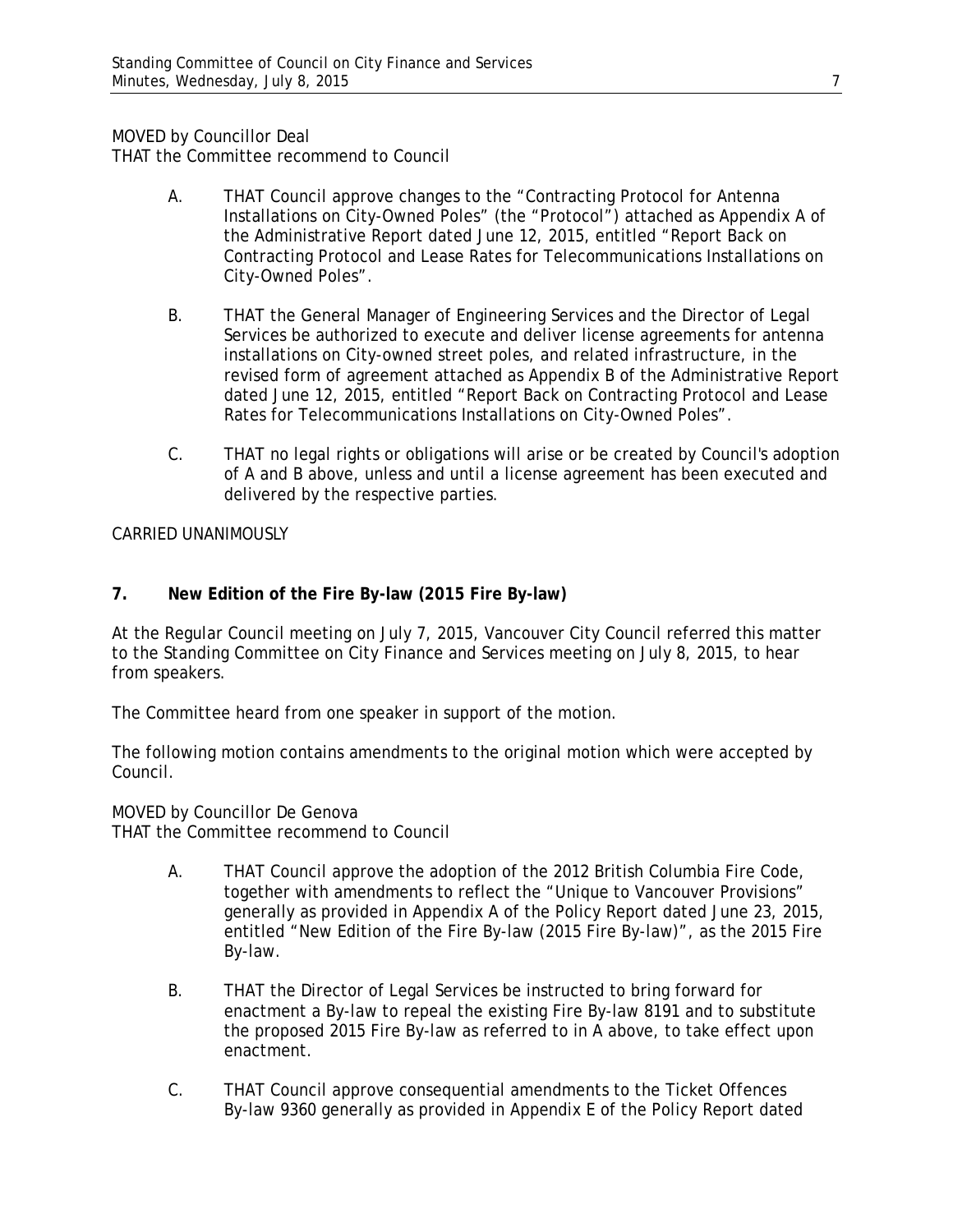June 23, 2015, entitled "New Edition of the Fire By-law (2015 Fire By-law)", to reflect the changes to the section numbers of offences in the proposed 2015 Fire By-law.

- D. THAT the Director of Legal Services be instructed to bring forward for enactment a By-law to amend the Ticket Offences By-law as referred to in C above.
- E. THAT Council direct staff to investigate and report back on best practices in emergency building access and lock box programs.

CARRIED UNANIMOUSLY

## **8. Dealing with Unoccupied and Deteriorating Properties Slated for Redevelopment**

At the Regular Council meeting on July 7, 2015, Vancouver City Council referred this matter to the Standing Committee on City Finance and Services meeting on July 8, 2015, to hear from speakers.

The Committee heard from three speakers in support of the motion.

\* \* \* \* \*

*At this point in the proceedings, Councillor Louie returned from his Leave of Absence for Civic Business and was present for the remainder of the meeting.*

\* \* \* \* \*

The following motion contains amendments to the original motion which were accepted by Council.

MOVED by Councillor Carr THAT the Committee recommend to Council

**WHEREAS** 

- 1. Along the Cambie Corridor some homes purchased for redevelopment have been left vacant and untended for extended periods of time, attracting squatters, vandalism and theft, that affect local residents' safety, security and quality of life;
- 2. Redevelopment of different blocks and clusters of homes along the Cambie Corridor occurs at different times which means that the Corridor as a whole could experience deteriorating, unkempt and unsafe conditions for many years;
- 3. The problem of unoccupied and deteriorating properties exists along the Cambie Corridor as well as other parts of the City of Vancouver despite the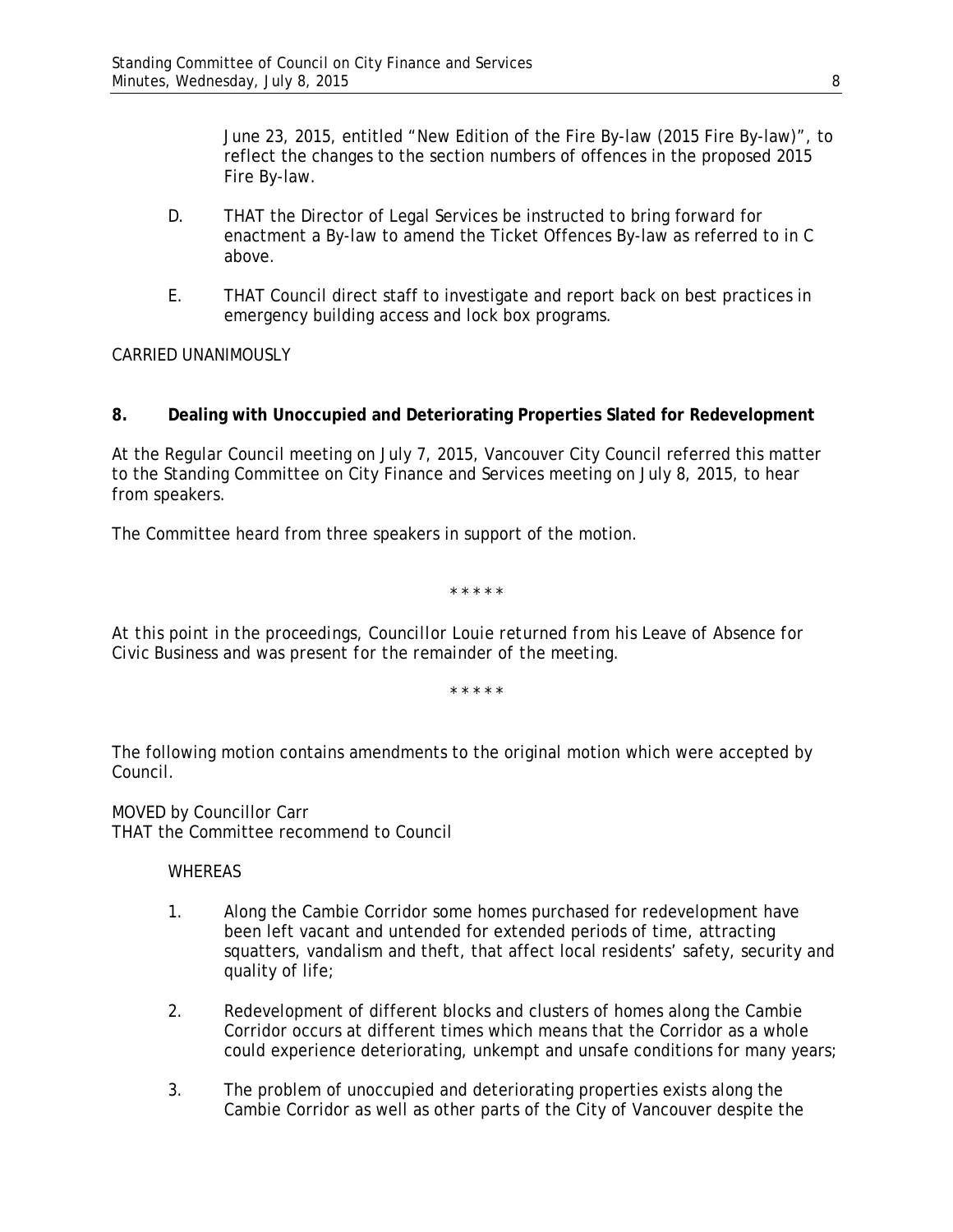City's "*Untidy Premises By-law*" that states: "Every owner or occupier of real property shall maintain the said property in a neat and tidy condition in keeping with a reasonable standard of maintenance prevailing in the neighbourhood."

THEREFORE BE IT RESOLVED THAT staff report back to Council on:

- A. An estimation of the city-wide extent of the problem of unoccupied and deteriorating properties that are being held for redevelopment.
- B. An action plan to address the safety, security and other problems associated with unoccupied, untidy and deteriorating properties slated for redevelopment in the city of Vancouver, including actions by our police and fire services, enforcement of the Untidy Premises Bylaw and other relevant bylaws.
- C. Whether the City can require that developers holding vacant properties for redevelopment for lengthy periods of time either ensure occupancy or provide security services for their properties.

### amended

AMENDMENT MOVED by Councillor Louie

THAT the motion be amended to add the following as D and E:

- D. Whether or not the large, billboard like signs posted on consecutive residential properties along Cambie, Oak, Granville, Nanaimo and other streets in the city advertising "land assembly opportunities" are consistent with the City's sign bylaw for residential areas. <http://former.vancouver.ca/commsvcs/BYLAWS/sign/scheda.pdf>
- E. The current diversion rate of materials from landfill and incinerator for buildings on the Cambie corridor.

### CARRIED UNANIMOUSLY

The amendment having carried, the motion as amended was put and CARRIED UNANIMOUSLY.

### FINAL MOTION AS APPROVED

### **WHEREAS**

- 1. Along the Cambie Corridor some homes purchased for redevelopment have been left vacant and untended for extended periods of time, attracting squatters, vandalism and theft, that affect local residents' safety, security and quality of life;
- 2. Redevelopment of different blocks and clusters of homes along the Cambie Corridor occurs at different times which means that the Corridor as a whole could experience deteriorating, unkempt and unsafe conditions for many years;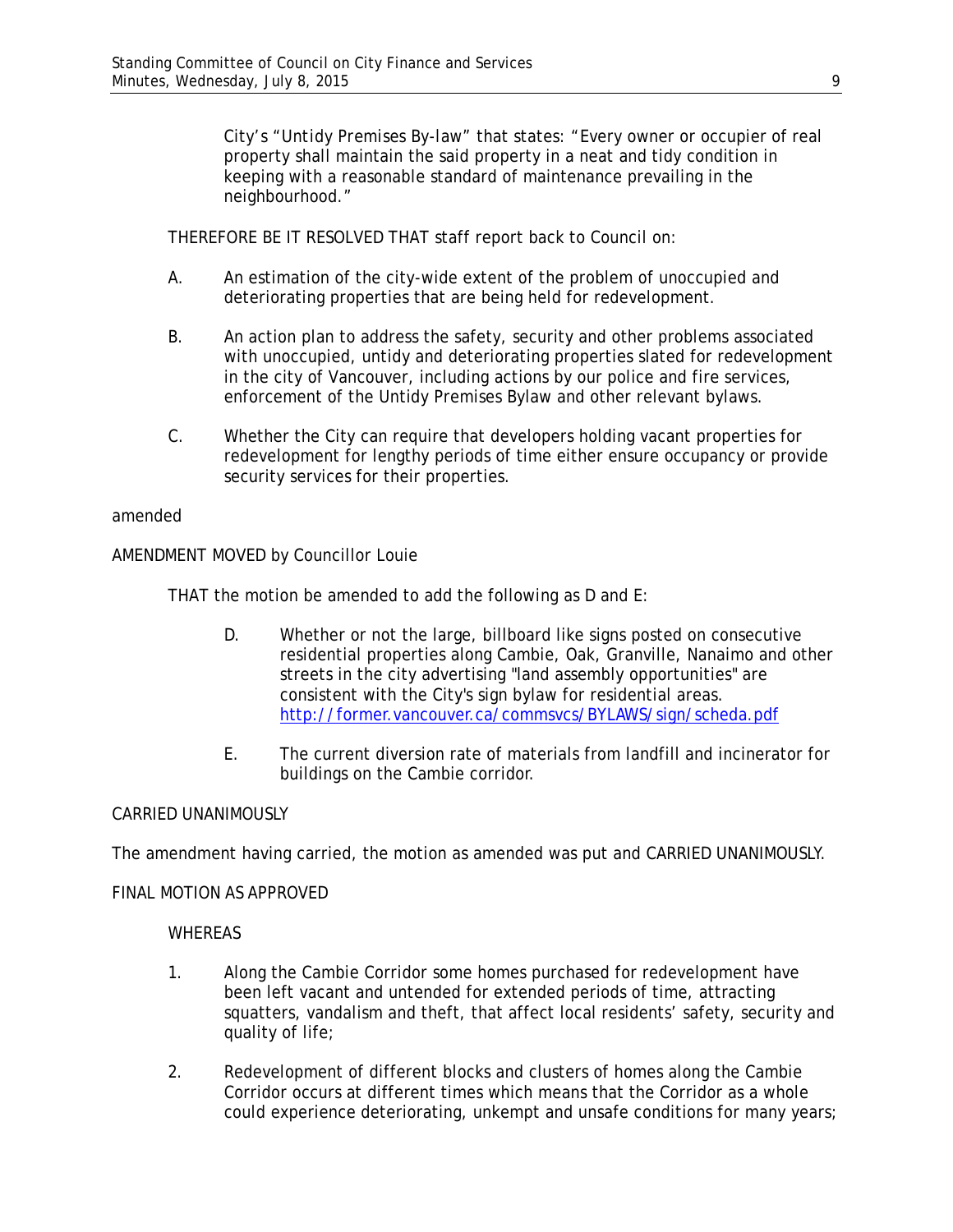3. The problem of unoccupied and deteriorating properties exists along the Cambie Corridor as well as other parts of the City of Vancouver despite the City's "*Untidy Premises By-law*" that states: "Every owner or occupier of real property shall maintain the said property in a neat and tidy condition in keeping with a reasonable standard of maintenance prevailing in the neighbourhood."

THEREFORE BE IT RESOLVED THAT staff report back to Council on:

- A. An estimation of the city-wide extent of the problem of unoccupied and deteriorating properties that are being held for redevelopment.
- B. An action plan to address the safety, security and other problems associated with unoccupied, untidy and deteriorating properties slated for redevelopment in the city of Vancouver, including actions by our police and fire services, enforcement of the Untidy Premises Bylaw and other relevant bylaws.
- C. Whether the City can require that developers holding vacant properties for redevelopment for lengthy periods of time either ensure occupancy or provide security services for their properties.
- D. Whether or not the large, billboard like signs posted on consecutive residential properties along Cambie, Oak, Granville, Nanaimo and other streets in the city advertising "land assembly opportunities" are consistent with the City's sign bylaw for residential areas. <http://former.vancouver.ca/commsvcs/BYLAWS/sign/scheda.pdf>
- E. The current diversion rate of materials from landfill and incinerator for buildings on the Cambie corridor.

The Committee adjourned at 4:14 pm.

\* \* \* \* \*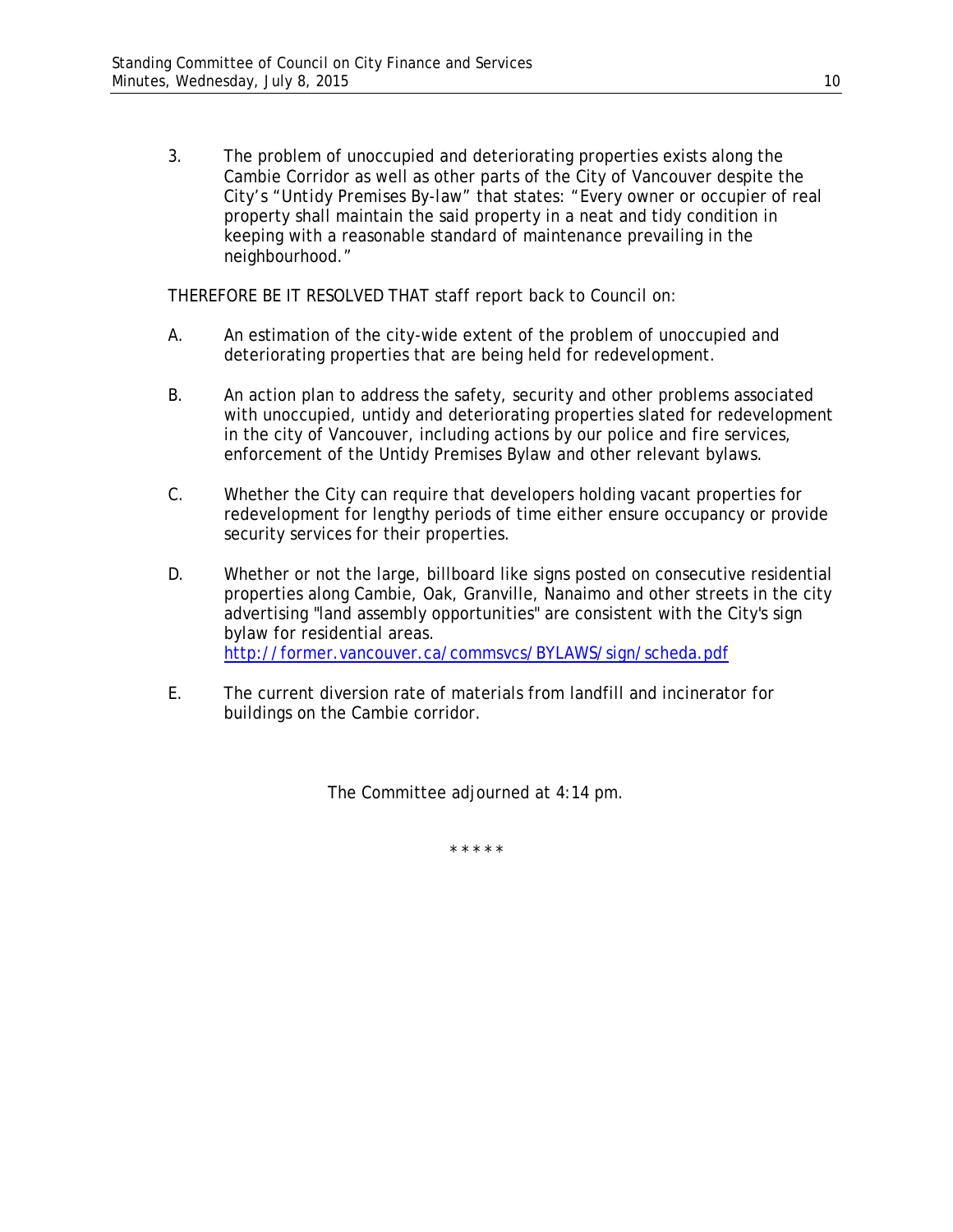

## **REGULAR COUNCIL MEETING MINUTES STANDING COMMITTEE OF COUNCIL ON CITY FINANCE AND SERVICES**

## **JULY 8, 2015**

A Regular Meeting of the Council of the City of Vancouver was held on Wednesday, July 8, 2015, at 4:14 pm, in the Council Chamber, Third Floor, City Hall, following the Standing Committee on City Finance and Services meeting, to consider the recommendations and actions of the Committee.

| <b>PRESENT:</b>      | Mayor Gregor Robertson                                                |
|----------------------|-----------------------------------------------------------------------|
|                      | <b>Councillor George Affleck</b>                                      |
|                      | <b>Councillor Elizabeth Ball</b>                                      |
|                      | Councillor Adriane Carr                                               |
|                      | Councillor Melissa De Genova                                          |
|                      | Councillor Heather Deal                                               |
|                      | Councillor Kerry Jang                                                 |
|                      | <b>Councillor Raymond Louie</b>                                       |
|                      | <b>Councillor Geoff Meggs</b>                                         |
| <b>ABSENT:</b>       | Councillor Andrea Reimer                                              |
|                      | <b>Councillor Tim Stevenson</b>                                       |
| CITY CLERK'S OFFICE: |                                                                       |
|                      | Janice MacKenzie, City Clerk<br>Leslie Tuerlings, Meeting Coordinator |
|                      |                                                                       |

## **COMMITTEE REPORTS**

Report of Standing Committee on City Finance and Services July 8, 2015

Council considered the report containing the recommendations and actions taken by the Standing Committee on City Finance and Services. Its items of business included:

- 1. A Healthy City for All Phase II: Healthy City Strategy Action Plan (2015-2018)
- 2. Issues Report Propozed Rezoning Central Steam Site, 720 Beatty
- 3. Report Back on Contracting Protocol and Lease Rates for Telecommunications Installations on City-Owned Poles
- 4. 2015 Social Grants: Social Innovation Partnership Grants and Childcare Grants
- 5. 2015 Cultural Infrastructure Grant Allocations
- 6. DTES Community Economic Development Matching Grant Project
- 7. New Edition of the Fire By-law (2015 Fire By-law)
- 8. Dealing with Unoccupied and Deteriorating Properties Slated for Redevelopment
- 9. Make the City of Vancouver a Living Wage Employer